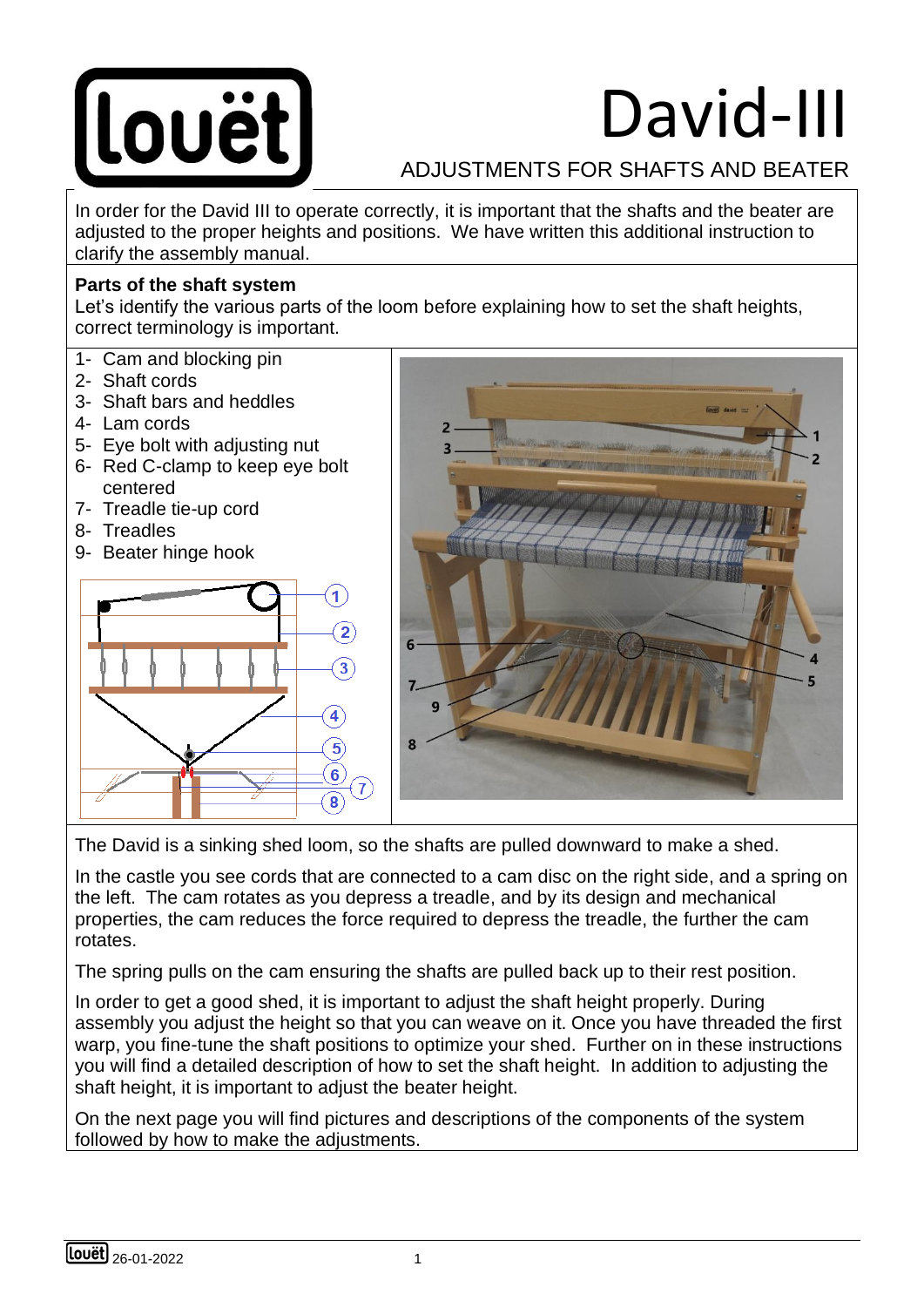| <b>Cam</b> – after adjustment, cam 1 for shaft 1, is turned<br>more to the right than cam 8 (shaft 8).                                                                                                                                                                                                       |
|--------------------------------------------------------------------------------------------------------------------------------------------------------------------------------------------------------------------------------------------------------------------------------------------------------------|
| On the bottom of the cam, there is another adjusting<br>screw. The horizontal position of a shaft can be<br>adjusted with this screw.                                                                                                                                                                        |
| Use the blocking pin to block the cam while threading<br>and tying up treadles. The shafts and lams are all at<br>the same height.                                                                                                                                                                           |
| Insert the blocking pin from back to front. Shafts are<br>blocked part way down.                                                                                                                                                                                                                             |
| TIP: By pressing two treadles that are tied-up for plain<br>weave $(1-3-5-7/2-4-6-8)$ halfway through, all shafts<br>will move and you can easily insert or remove the<br>blocking pin.                                                                                                                      |
| The shafts are attached to the shaft and lam cords<br>with hooks. All hooks must be screwed in to the same<br>depth.                                                                                                                                                                                         |
| Always make sure there are a few heddles on both<br>the left and right of each shaft.                                                                                                                                                                                                                        |
| The lams are the metal arches that connect the shafts<br>to the treadles.                                                                                                                                                                                                                                    |
| The eye bolt with adjusting nut are placed exactly in<br>the middle of the lams and are held in place with the<br>red C-clamps                                                                                                                                                                               |
| By tightening a nut further (downward), a shaft will<br>hang lower - see instruction below                                                                                                                                                                                                                   |
| Treadles and treadle tie-up cords: the treadles are<br>connected to the lams with Texsolv tie-up cords that<br>are already attached to the lams. It is important to<br>use the correct hole of the texsolv cord. To verify this,<br>you should have 10 empty loops in the cord between<br>connection points. |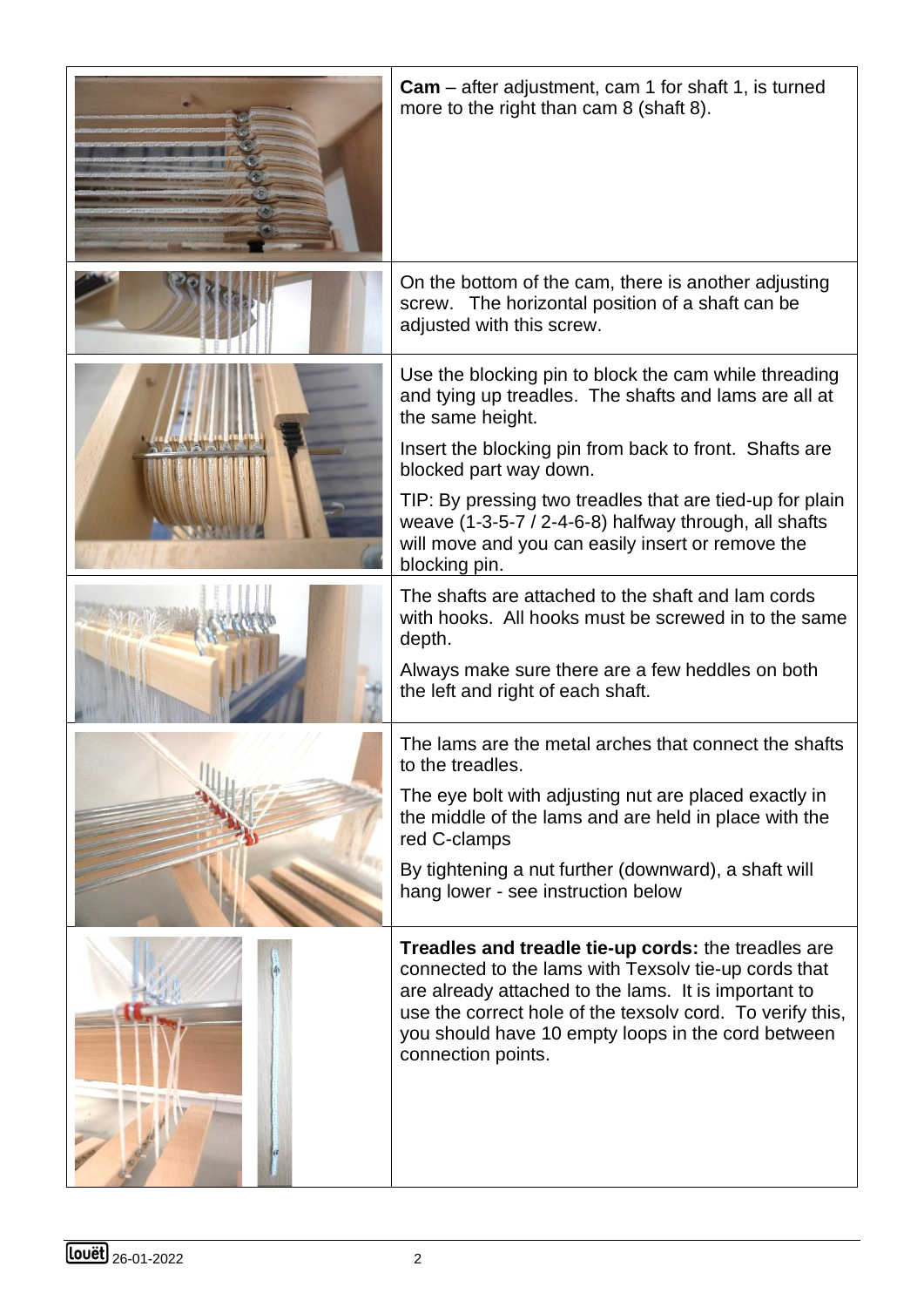### **Adjust shafts**

During assembly of the loom you make the first 'rough' set up of the shafts. Fine tuning the shafts is best done when you have threaded and tied up a warp, using all eight shafts. After you have made an initial adjustment and have woven a piece, you can fine-tune the shaft heights even further.

#### **Preparation:**

• Tie up the middle two treadles in plain weave. One treadle connected to shafts 1, 3, 5 and 7 and the other treadle to shafts 2, 4, 6 and 8

• While the blocking pin is in the blocking position, check that the shafts are level (left to right).

- Check that the eyebolt on the lams are positioned exactly in the middle of the lam.
- While the blocking pin is in place, the lams and shafts should hang at the same height
- Check that all shafts have a number of heddles on both the left and right sides.
- Now remove the shaft blocking pin, the shafts will be pulled upwards

You adjust the height by tightening the nut on the eyebolt in the middle of the lam. The further it is tightened, the lower the shaft will be.

#### **To get an even shed, the front shaft needs to be 2cm lower than that back shaft**





| First adjust the height of the front shaft (Shaft 1) by<br>tightening the nut on the lam as far as possible. |
|--------------------------------------------------------------------------------------------------------------|

• You can adjust the height by tightening the nuts on

the eyebolt on the lams

- Check that the distance between the castle of the loom and the top of the shaft bar is 8 cm.
- Adjust as necessary by tightening or loosening the nut on the eyebolt on the lam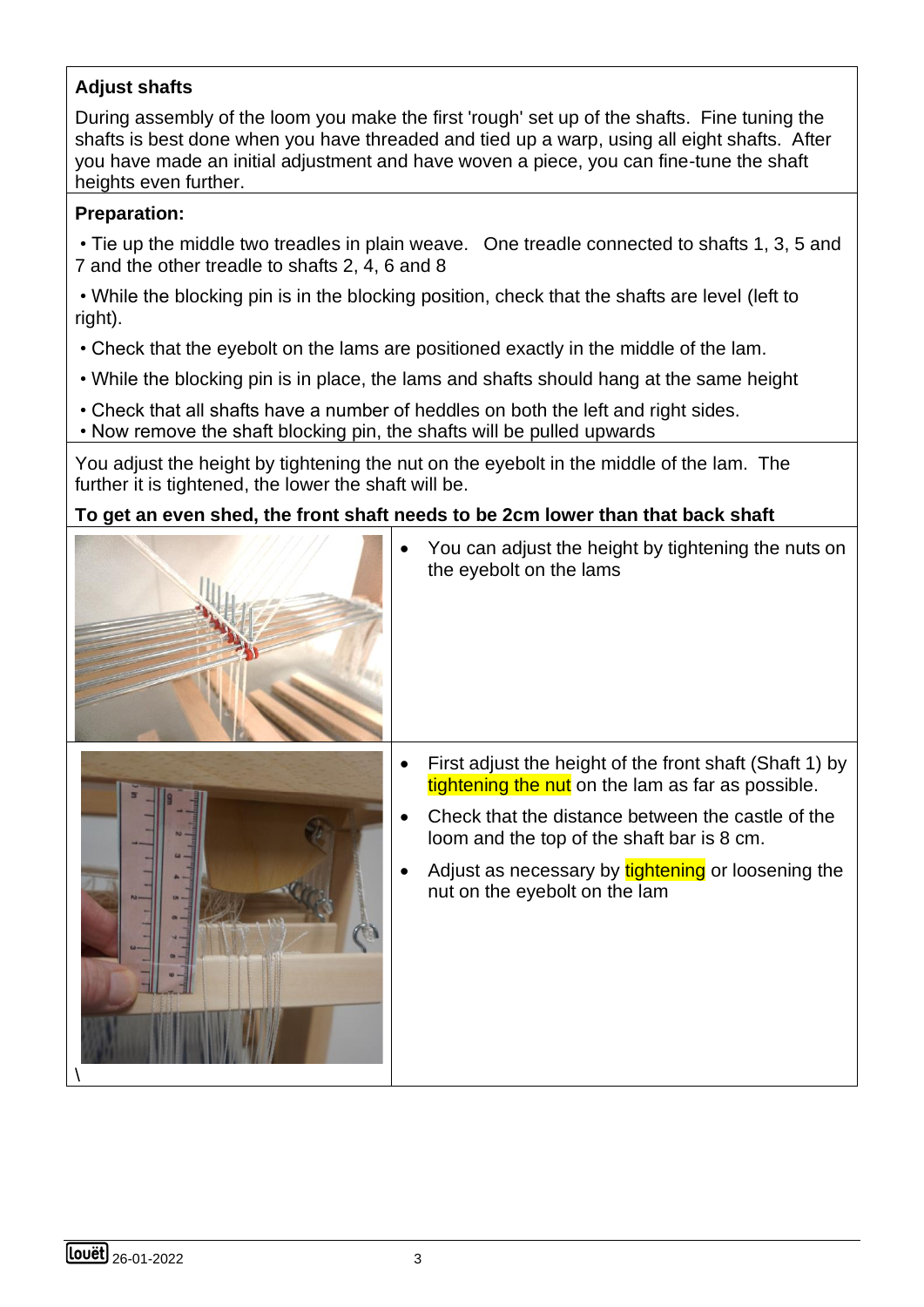

- Then adjust the height of the rear shaft.
- The distance between the castle and the top of the rear shaft bar should be 6 cm.
- Next adjust the other shafts so that they gradually increase in height from the front of the loom to the back



- Check that when both treadles are fully depressed, all shafts descend to the same height
- The distance to the top of the shaft bar measured from the underside of the castle is 16 cm when a treadle is fully depressed.

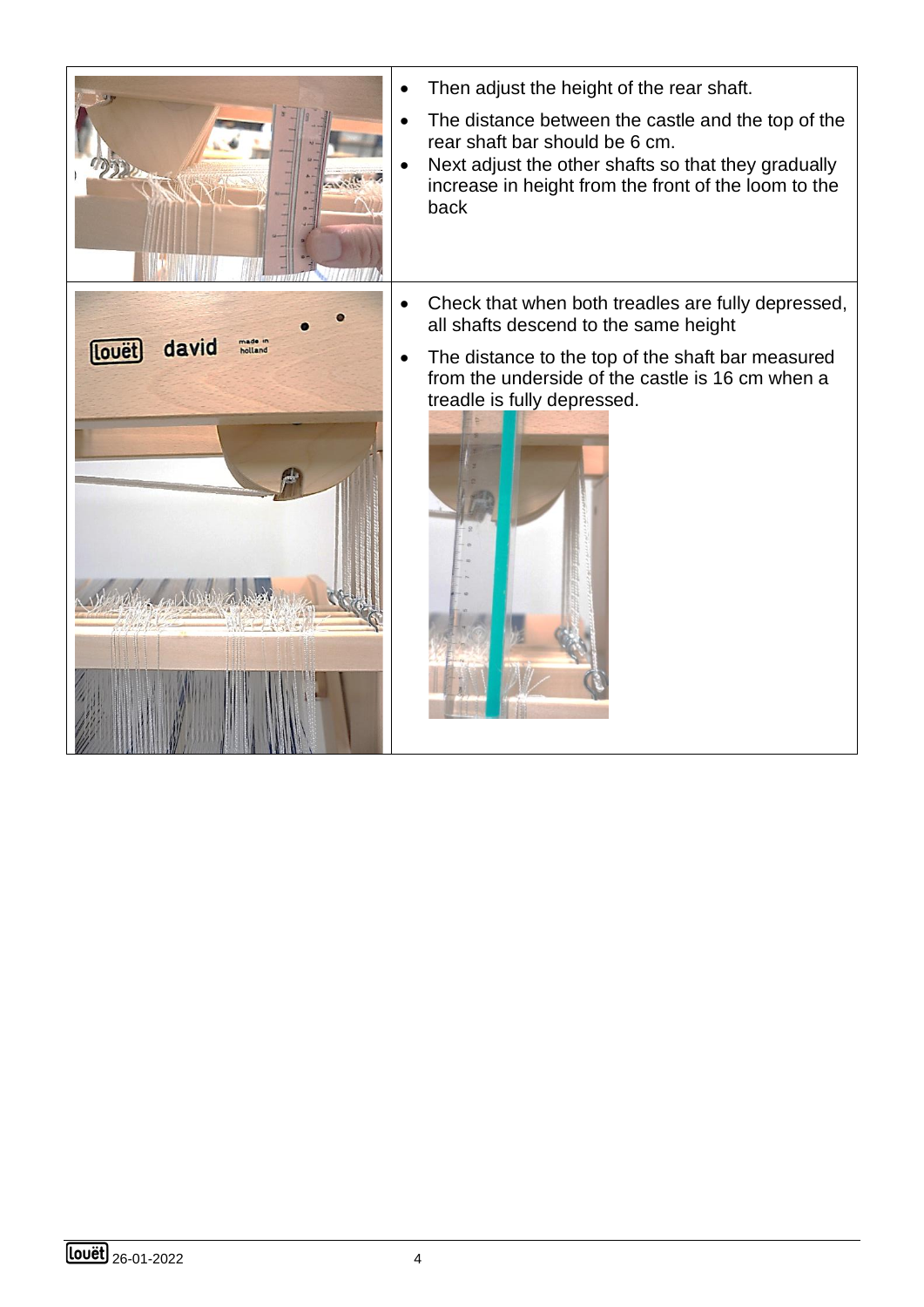#### **Fine tuning shaft height adjustment and reed height**

To get the perfect shed and shed position where the lower half of the shed rests on the shuttle race, you will need to make an additional adjustment. You do this when you have threaded a warp on all eight shafts and have started weaving so that the tie-on bar is past the breast beam.

#### **Before starting the adjustment, check the following:**

- There is a warp threaded on 8 shafts.
- The blocking pin is removed during weaving and when adjusting the shaft and beater heights.
- With the first series David-III (2021) you could still depress a treadle while the blocking pin was inplace. This is no longer possible with the later series.
- The warp has been advanced so that the tie-on bar is past the breast beam
- The distance from the reed to the fabric is at least 18 cm (7 inches).
- If you continue weaving closer to the reed, the shed gradually becomes smaller and the lower half of the shed starts to move up away from the shuttle race.
- Two treadles are attached for plain weave
- Check that all treadle tie-up cords have the correct loop connected to the screw that belongs to the corresponding lam. There are 10 empty holes between the connection to the lam and the connection to the screw on the treadle
- Remove the lease sticks from the warp or place them behind the back beam.



- Remove the blocking pin (if it is still inplace).
- When depressing a treadle tied up for plain weave, half of the warp threads should be pulled down.
- Check to make sure your shed is even, none of the threads are higher than the rest
	- o **If not**: then correct the shaft height for the effected shaft. By slightly pressing a shaft with your hand you can see which shaft you need to correct
	- $\circ$  Correct the shaft height by turning the nut on the corresponding lam eyebolt up or down (tighten or loosen).
- Check the same thing with the second treadle tied up for plain weave.
- All warp threads are forced to move with a plain weave tie up, thus, by depressing each of the two treadles, you will have verified all warp threads.